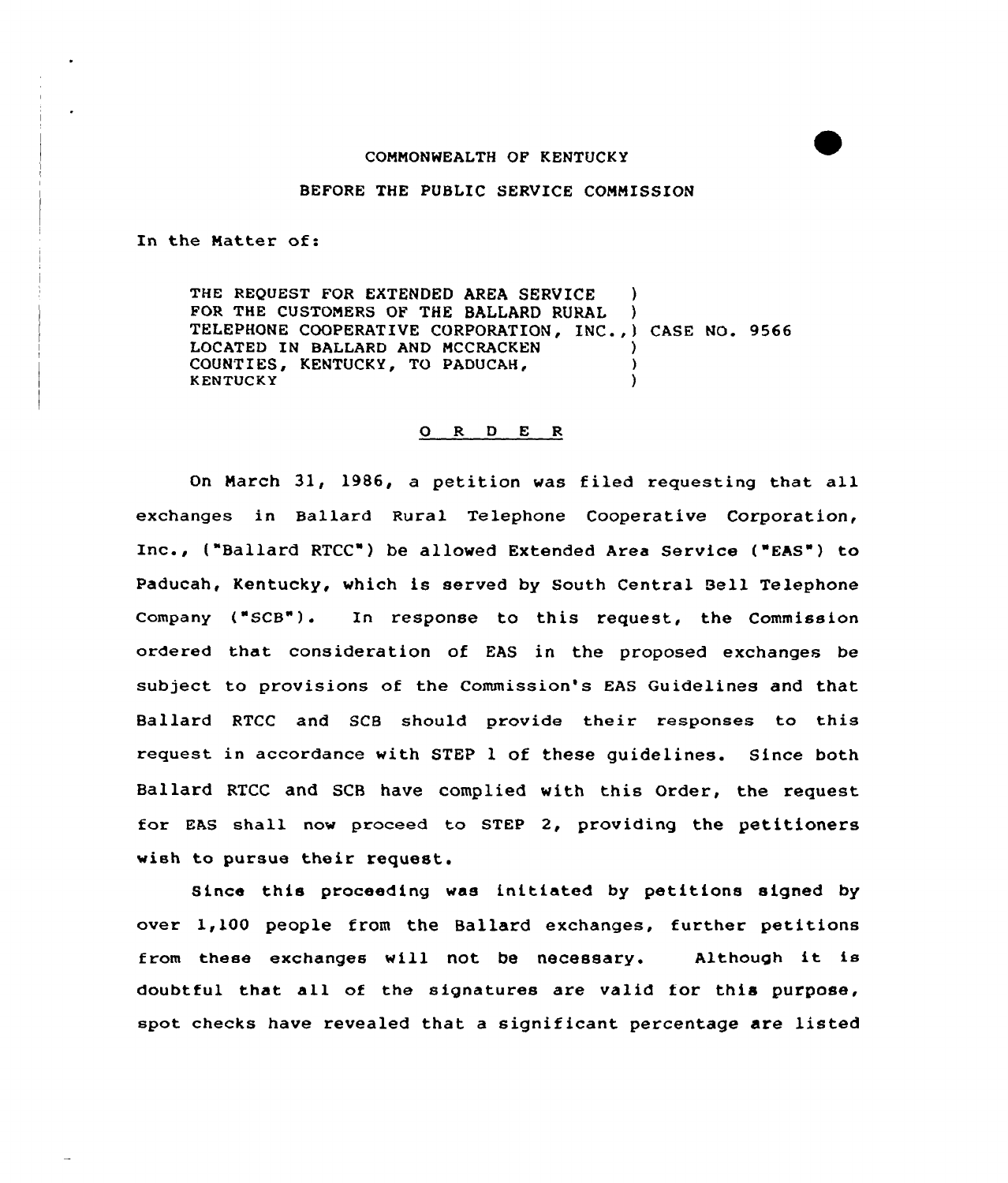in the appropriate telephone directories, and therefore provide sufficient evidence of valid subscriber interest in this matter. However, it is still necessary to substantiate Paducah subscriber interest since they will also be affected by any rate increases. The minimum number of signatures needed to signify interest in the proposed EAS plan in the Paducah exchanges have been computed in accordance with STEP <sup>2</sup> and are attached as Appendix A. Appropriate petition forms are also appended to this Order.

The Commission, after considering the evidence of record and being advised, is of the opinion and finds that:

1. The request for EAS shall now proceed to STEP 2 as outlined in the Commission's EAS Guidelines.

2. No further signatures are required from the petitioning exchanges, since the record contains sufficient evidence of subscriber interest in these exchanges.

IT IS THEREVORE ORDERED that:

1. The request for EAS as proposed by the petitioners proceed in accordance with STEP <sup>2</sup> of the Commission's EAS Guidelines, if in fact, the petitioners choose to continue to pursue their request.

2. The petitioners present to the Commission that information as outlined in STEP 2 of the EAS Guidelines within the time limit stated therein.

3. The Commission's signature forms appended to this Order, or exact duplicates as may be needed and provided by the petitioner, be used to collect those signatures as outlined in STEP 2.

 $-2-$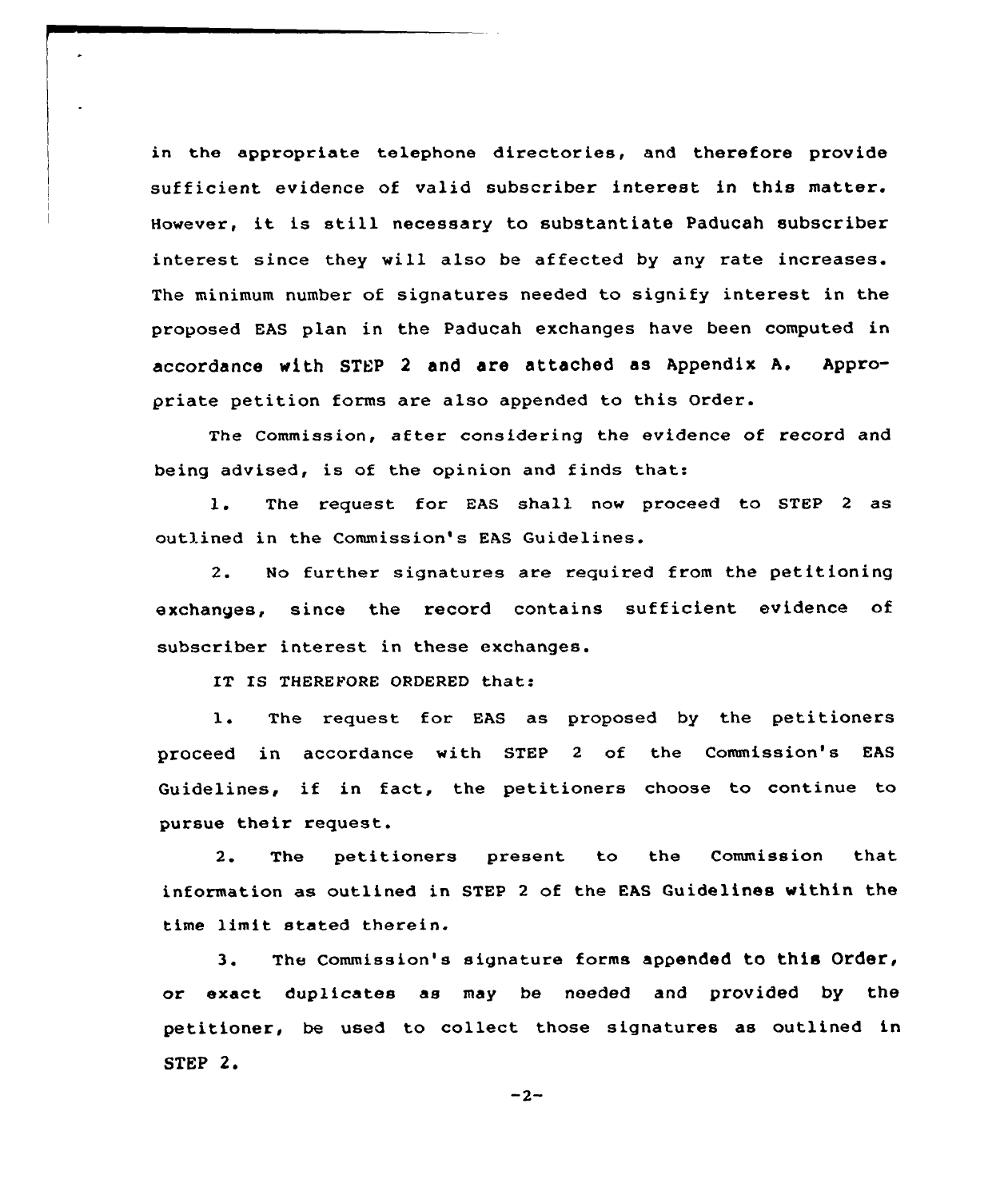Done at Frankfort, Kentucky, this 20th day of June, 1986.

PUBLIC SERVICE COMMISSION

Carlord D. Henry f. Vice Chairman

Juire MUWilliams

ATTEST: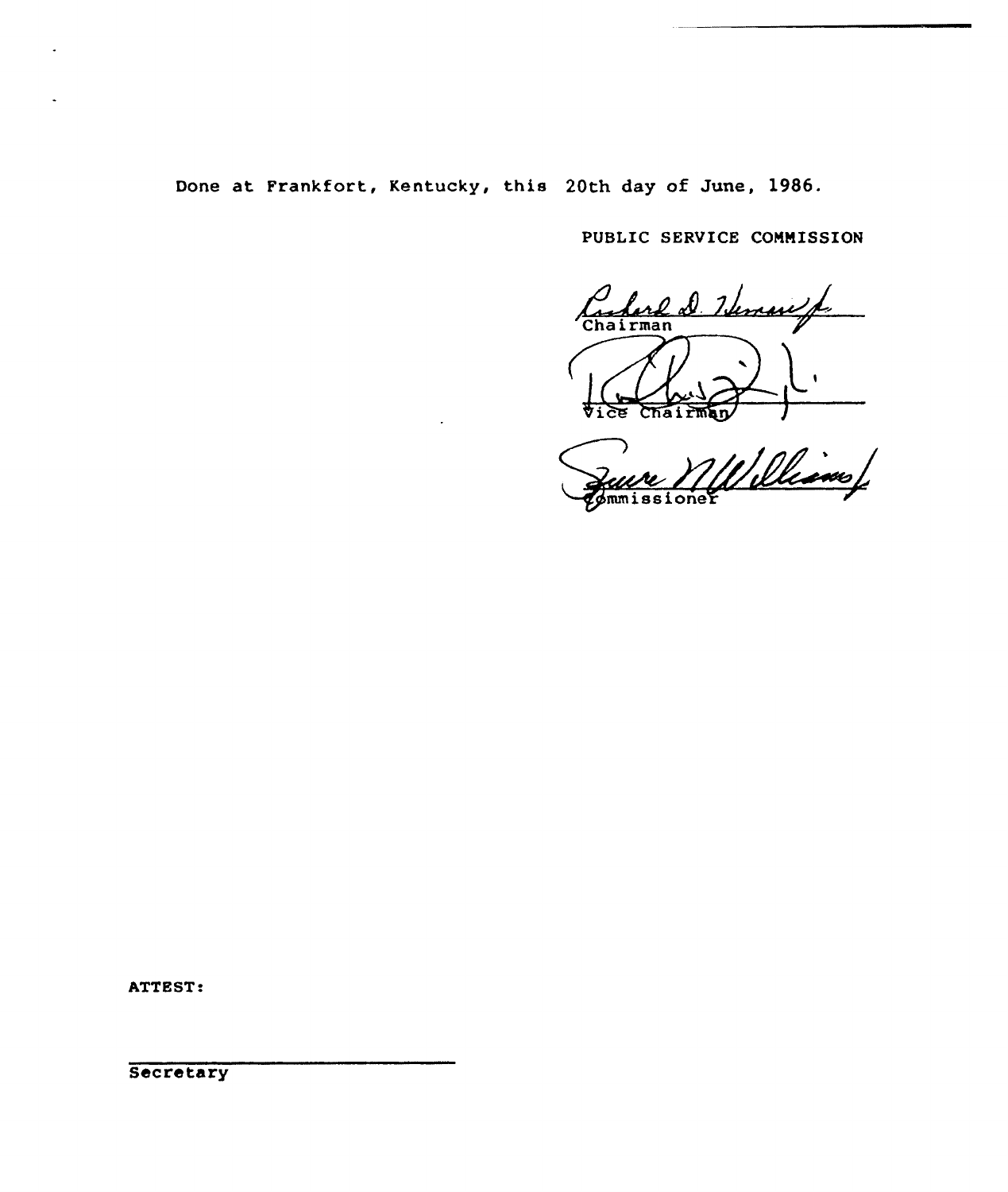### APPENDIX A

# APPENDIX TO AN ORDER OF THE KENTUCKY PUBLIC SERVICE COMMISSION IN CASE NO. 9566 DATED 6/20/86

In accordance with STEP <sup>2</sup> of the Commission's EAS Guidelines the following numbers have been calculated as the minimum number of subscriber signatures, addresses, and phone numbers needed to signify valid interest in the proposed EAS request. Using the formula as derived in the EAS Guidelines and data from South Central Bell, the results are as follows:

| Exchange         | Calculation                                               | Minimum<br>Signatures Required |
|------------------|-----------------------------------------------------------|--------------------------------|
| Paducah-Lone Oak | $[(6081-1000)x1800] + 200]$<br>99,000                     | $x \frac{1}{2} = 146$          |
| Paducah-Main     | $[[(19,460-1000)x1800] + 200] \times 1/2 = 268$<br>99,000 |                                |
| Paducah-Reidland | $[(3927-1000)x1800] + 200]$ x $1/2 = 127$<br>99,000       |                                |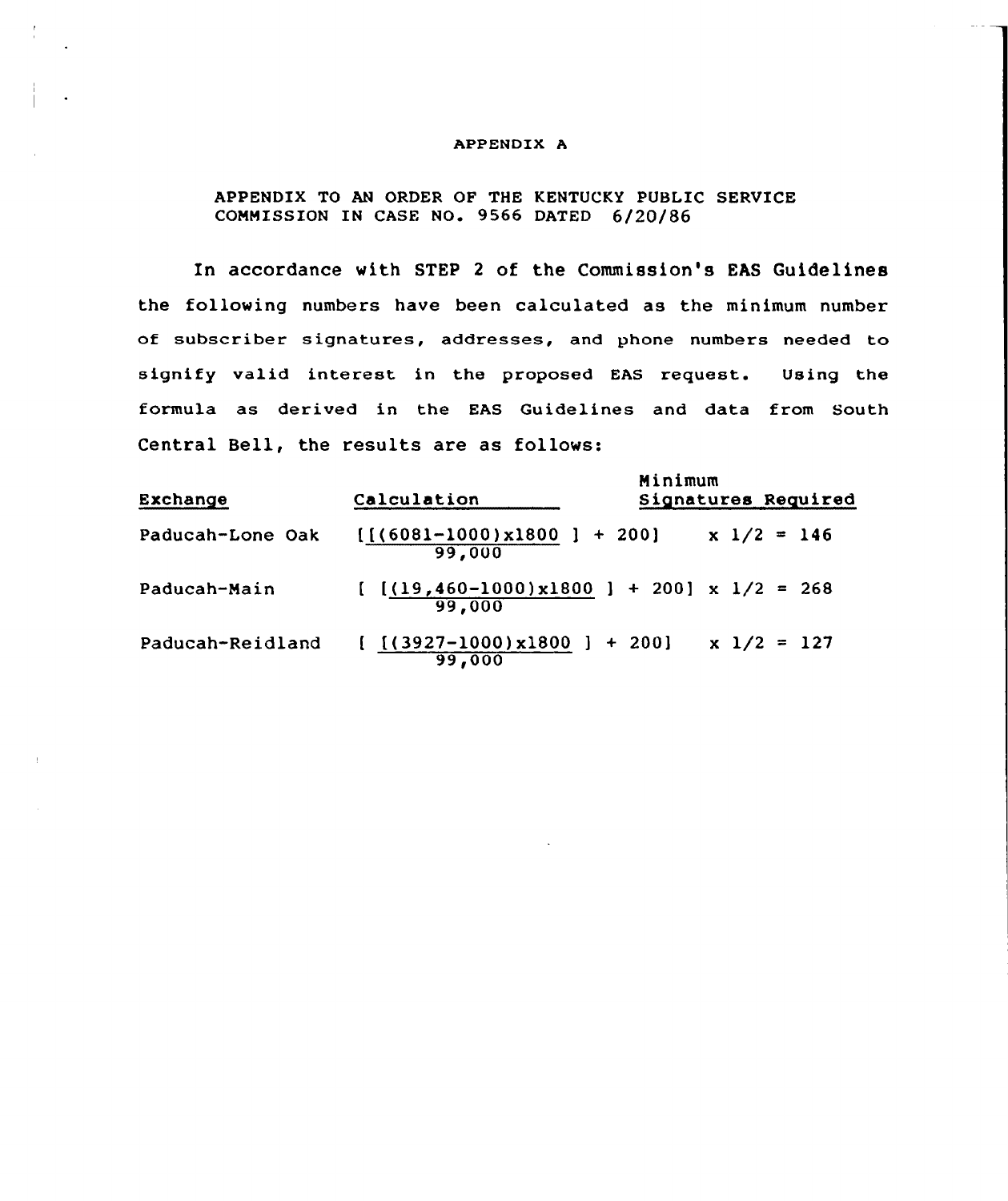# APPENDIX B

# APPENDIX TO AN ORDER OF THE KENTUCKY PUBLIC SERVICE COMMISSION IN CASE NO. 9566 DATED 6/20/86

# PETITION FOR PADUCAH-LONE OAK EXCHANGE

#### PREFIX: 554

I understand that the Kentucky Public Service Commission is considering <sup>a</sup> plan to remove long distance charges on calls to the Bandana, Barlow, Gage, LaCenter and Wickliffe exchanges, prefixe 224, 334, 876, 665, and 335 respectively but that such a plan could require an additional charge on my telephone bill. I understand that the amount of that additional charge is not yet known. I state that I am the billing party for the telephone number shown and, as such, I am interested in obtaining toll-free service between the exchanges. I realize that my monthly bill could increase in an amount to be determined later, but that the proposed plan, and the charges finally decided upon, will be subject to the approval of the Commission which will consider all relevant facts and opinions

|              | Tel. No.                                                                                                                                                                                                                                                                                                                                                                                                              | Signature of Billing Party                                                                                          | Address of Telephone Service                                                                                            |
|--------------|-----------------------------------------------------------------------------------------------------------------------------------------------------------------------------------------------------------------------------------------------------------------------------------------------------------------------------------------------------------------------------------------------------------------------|---------------------------------------------------------------------------------------------------------------------|-------------------------------------------------------------------------------------------------------------------------|
| $\mathbf{1}$ | $\frac{1}{1-\frac{1}{1-\frac{1}{1-\frac{1}{1-\frac{1}{1-\frac{1}{1-\frac{1}{1-\frac{1}{1-\frac{1}{1-\frac{1}{1-\frac{1}{1-\frac{1}{1-\frac{1}{1-\frac{1}{1-\frac{1}{1-\frac{1}{1-\frac{1}{1-\frac{1}{1-\frac{1}{1-\frac{1}{1-\frac{1}{1-\frac{1}{1-\frac{1}{1-\frac{1}{1-\frac{1}{1-\frac{1}{1-\frac{1}{1-\frac{1}{1-\frac{1}{1-\frac{1}{1-\frac{1}{1-\frac{1}{1-\frac{1}{1-\frac{1}{1-\frac{1}{1-\frac{1}{1-\frac{1$ |                                                                                                                     |                                                                                                                         |
| 2)           |                                                                                                                                                                                                                                                                                                                                                                                                                       |                                                                                                                     |                                                                                                                         |
| 3)           | $\begin{array}{c} \hline \end{array}$                                                                                                                                                                                                                                                                                                                                                                                 |                                                                                                                     |                                                                                                                         |
|              | 4)                                                                                                                                                                                                                                                                                                                                                                                                                    |                                                                                                                     |                                                                                                                         |
| 5)           | __________________                                                                                                                                                                                                                                                                                                                                                                                                    |                                                                                                                     |                                                                                                                         |
| 6)           |                                                                                                                                                                                                                                                                                                                                                                                                                       |                                                                                                                     |                                                                                                                         |
| 7)           | $\overline{\phantom{a}}$                                                                                                                                                                                                                                                                                                                                                                                              |                                                                                                                     | <u> 1966 - An Aonaichte an Aonaichte an Aonaichte ann an Aonaichte ann an Aonaichte ann an Aonaichte ann an Aonaich</u> |
| 8)           | $\overline{\phantom{a}}$                                                                                                                                                                                                                                                                                                                                                                                              |                                                                                                                     |                                                                                                                         |
| 9)           | $\frac{1}{2} \frac{1}{2} \left( \frac{1}{2} \frac{1}{2} \left( \frac{1}{2} \frac{1}{2} \left( \frac{1}{2} \frac{1}{2} \frac{1}{2} \frac{1}{2} \frac{1}{2} \frac{1}{2} \frac{1}{2} \frac{1}{2} \frac{1}{2} \frac{1}{2} \frac{1}{2} \frac{1}{2} \frac{1}{2} \frac{1}{2} \frac{1}{2} \frac{1}{2} \frac{1}{2} \frac{1}{2} \frac{1}{2} \frac{1}{2} \frac{1}{2} \frac{1}{2} \frac{1}{2} \frac{1}{2} \$                      |                                                                                                                     |                                                                                                                         |
|              | 10)                                                                                                                                                                                                                                                                                                                                                                                                                   | and the contract of the company of the contract of the company of the company of the contract of the company of the |                                                                                                                         |
|              | $\frac{11}{\sqrt{11}}$                                                                                                                                                                                                                                                                                                                                                                                                |                                                                                                                     |                                                                                                                         |
|              | $\frac{12}{}$                                                                                                                                                                                                                                                                                                                                                                                                         |                                                                                                                     |                                                                                                                         |
|              | 13)                                                                                                                                                                                                                                                                                                                                                                                                                   |                                                                                                                     |                                                                                                                         |
| 14)          | <u> 2001 - 2002 - 2003 - 2004 - 200</u>                                                                                                                                                                                                                                                                                                                                                                               |                                                                                                                     |                                                                                                                         |
|              | 15)                                                                                                                                                                                                                                                                                                                                                                                                                   |                                                                                                                     |                                                                                                                         |

I certify that each of these subscribers has been made aware of the above information.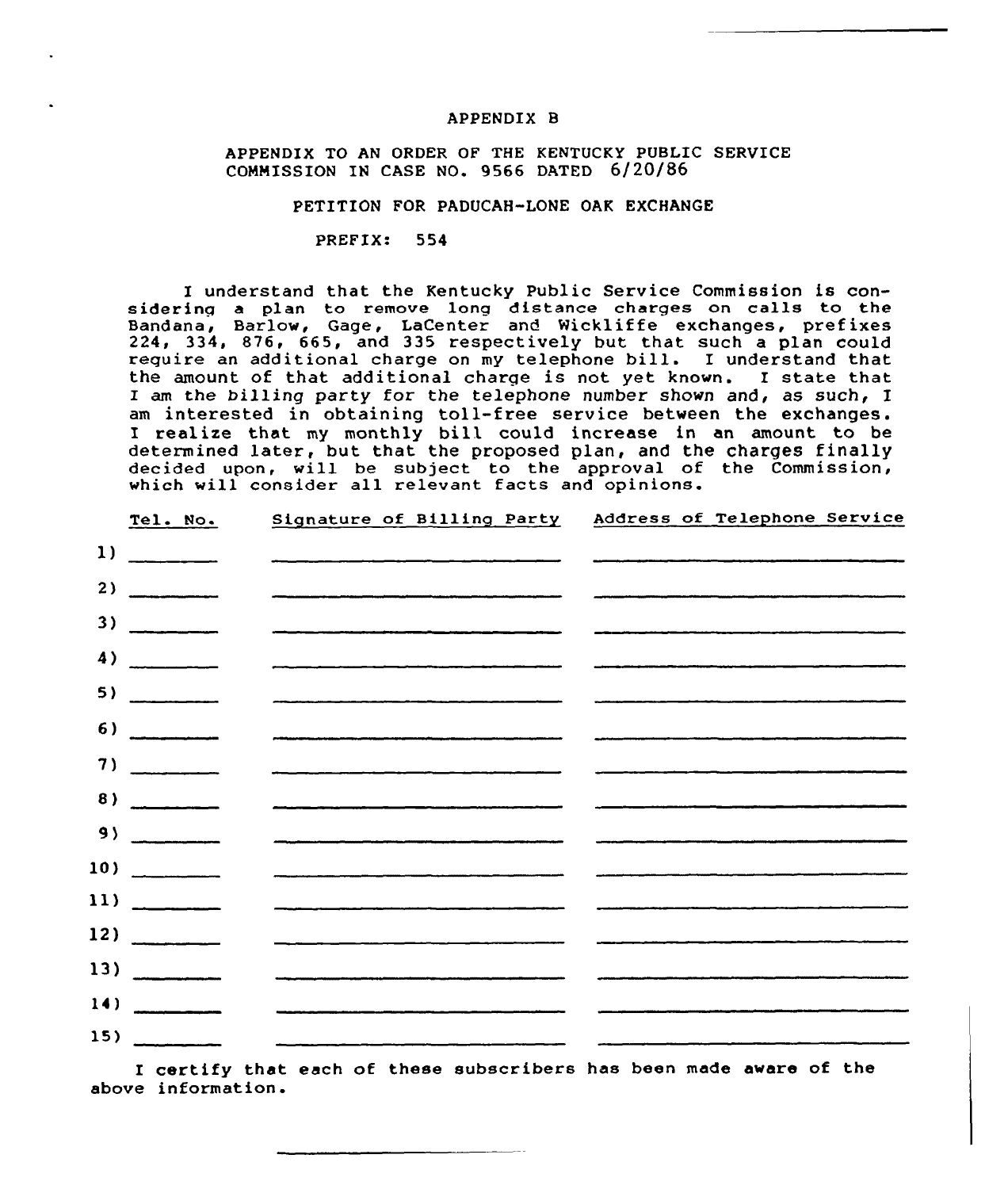APPENDIX 8

APPENDIX TO AN ORDER OF THE KENTUCKY PUBLIC SERVICE CONNISSION IN CASE NO. 9566 DATED 6/20/86

PETITION FOR PADUCAH-MAIN EXCHANGE

### PREFIXES: 442, 443, 444

I understand that the Kentucky Public Service Commission is considering <sup>a</sup> plan to remove long distance charges on calls to the Bandana, Barlow, Gage, LaCenter, and Wickliffe exchanges in Ballar County, Kentucky, with prefixes 224, 334, 876, 665, and <sup>335</sup> respec- tively but that such <sup>a</sup> plan could require an additional charge on my telephone bill. I undexstand that the amount of that additional charge is not yet known. I state that I am the billing party for the telephone number shown and, as such, I am interested in obtaining toll-free service between the exchanges. I realize that my monthly bill could increase in an amount to be determined later, but that the proposed plan, and the charges finally decided upon, will be subject to the approval of the Commission, which will consider all relevant facts and opinions.

|              | Tel. No.                                                                                                                                                                                                                                                                                                                                                                                                                                                                               | Signature of Billing Party                                                                                                                                                                                                       | Address of Telephone Service                                                                                    |
|--------------|----------------------------------------------------------------------------------------------------------------------------------------------------------------------------------------------------------------------------------------------------------------------------------------------------------------------------------------------------------------------------------------------------------------------------------------------------------------------------------------|----------------------------------------------------------------------------------------------------------------------------------------------------------------------------------------------------------------------------------|-----------------------------------------------------------------------------------------------------------------|
| $\mathbf{1}$ | $\begin{array}{cccccccccc} \multicolumn{2}{c}{} & \multicolumn{2}{c}{} & \multicolumn{2}{c}{} & \multicolumn{2}{c}{} & \multicolumn{2}{c}{} & \multicolumn{2}{c}{} & \multicolumn{2}{c}{} & \multicolumn{2}{c}{} & \multicolumn{2}{c}{} & \multicolumn{2}{c}{} & \multicolumn{2}{c}{} & \multicolumn{2}{c}{} & \multicolumn{2}{c}{} & \multicolumn{2}{c}{} & \multicolumn{2}{c}{} & \multicolumn{2}{c}{} & \multicolumn{2}{c}{} & \multicolumn{2}{c}{} & \multicolumn{2}{c}{} & \mult$ |                                                                                                                                                                                                                                  |                                                                                                                 |
| 2)           |                                                                                                                                                                                                                                                                                                                                                                                                                                                                                        |                                                                                                                                                                                                                                  | a sa mga sinalit ng King Kabupatèn Bandara Sang Pilipinas Sang Pilipinas ng Pilipinas. Sa pagpalawang pang pang |
| 3)           |                                                                                                                                                                                                                                                                                                                                                                                                                                                                                        |                                                                                                                                                                                                                                  |                                                                                                                 |
|              | 4)                                                                                                                                                                                                                                                                                                                                                                                                                                                                                     |                                                                                                                                                                                                                                  |                                                                                                                 |
|              | 5)                                                                                                                                                                                                                                                                                                                                                                                                                                                                                     |                                                                                                                                                                                                                                  |                                                                                                                 |
| 6)           |                                                                                                                                                                                                                                                                                                                                                                                                                                                                                        |                                                                                                                                                                                                                                  |                                                                                                                 |
|              | 7)                                                                                                                                                                                                                                                                                                                                                                                                                                                                                     |                                                                                                                                                                                                                                  |                                                                                                                 |
| 8)           | $\begin{array}{cccccccccc} \multicolumn{2}{c}{} & \multicolumn{2}{c}{} & \multicolumn{2}{c}{} & \multicolumn{2}{c}{} & \multicolumn{2}{c}{} & \multicolumn{2}{c}{} & \multicolumn{2}{c}{} & \multicolumn{2}{c}{} & \multicolumn{2}{c}{} & \multicolumn{2}{c}{} & \multicolumn{2}{c}{} & \multicolumn{2}{c}{} & \multicolumn{2}{c}{} & \multicolumn{2}{c}{} & \multicolumn{2}{c}{} & \multicolumn{2}{c}{} & \multicolumn{2}{c}{} & \multicolumn{2}{c}{} & \multicolumn{2}{c}{} & \mult$ |                                                                                                                                                                                                                                  |                                                                                                                 |
| 9)           | $\frac{1}{1-\frac{1}{2-\frac{1}{2-\frac{1}{2-\frac{1}{2-\frac{1}{2-\frac{1}{2-\frac{1}{2-\frac{1}{2-\frac{1}{2-\frac{1}{2-\frac{1}{2-\frac{1}{2-\frac{1}{2-\frac{1}{2-\frac{1}{2-\frac{1}{2-\frac{1}{2-\frac{1}{2-\frac{1}{2-\frac{1}{2-\frac{1}{2-\frac{1}{2-\frac{1}{2-\frac{1}{2-\frac{1}{2-\frac{1}{2-\frac{1}{2-\frac{1}{2-\frac{1}{2-\frac{1}{2-\frac{1}{2-\frac{1}{2-\frac{1}{2-\frac{1}{2-\frac{1}{2-\frac{1$                                                                  | میں اس کا شہر کی سروری سے میں اس کا میں اس کا سے اسے ملک کی بھی بھی سو بھی اس کی انہیں جاسی سے بھی سروری مذہبی<br>اس کا اس کا شہر کی سروری سے میں اس کا میں اس کا سے اسے ملک سے میں بھی سو سے بھی اس کی سروری میں سے میں میں اور |                                                                                                                 |
|              | 10)                                                                                                                                                                                                                                                                                                                                                                                                                                                                                    |                                                                                                                                                                                                                                  |                                                                                                                 |
|              | $\left  \frac{11}{2} \right $                                                                                                                                                                                                                                                                                                                                                                                                                                                          |                                                                                                                                                                                                                                  |                                                                                                                 |
|              | 12)                                                                                                                                                                                                                                                                                                                                                                                                                                                                                    |                                                                                                                                                                                                                                  |                                                                                                                 |
|              | 13)                                                                                                                                                                                                                                                                                                                                                                                                                                                                                    |                                                                                                                                                                                                                                  |                                                                                                                 |
|              | 14)                                                                                                                                                                                                                                                                                                                                                                                                                                                                                    |                                                                                                                                                                                                                                  |                                                                                                                 |
|              | 15)                                                                                                                                                                                                                                                                                                                                                                                                                                                                                    |                                                                                                                                                                                                                                  |                                                                                                                 |

I cextify that each of these subscribers has been made aware of the above information.